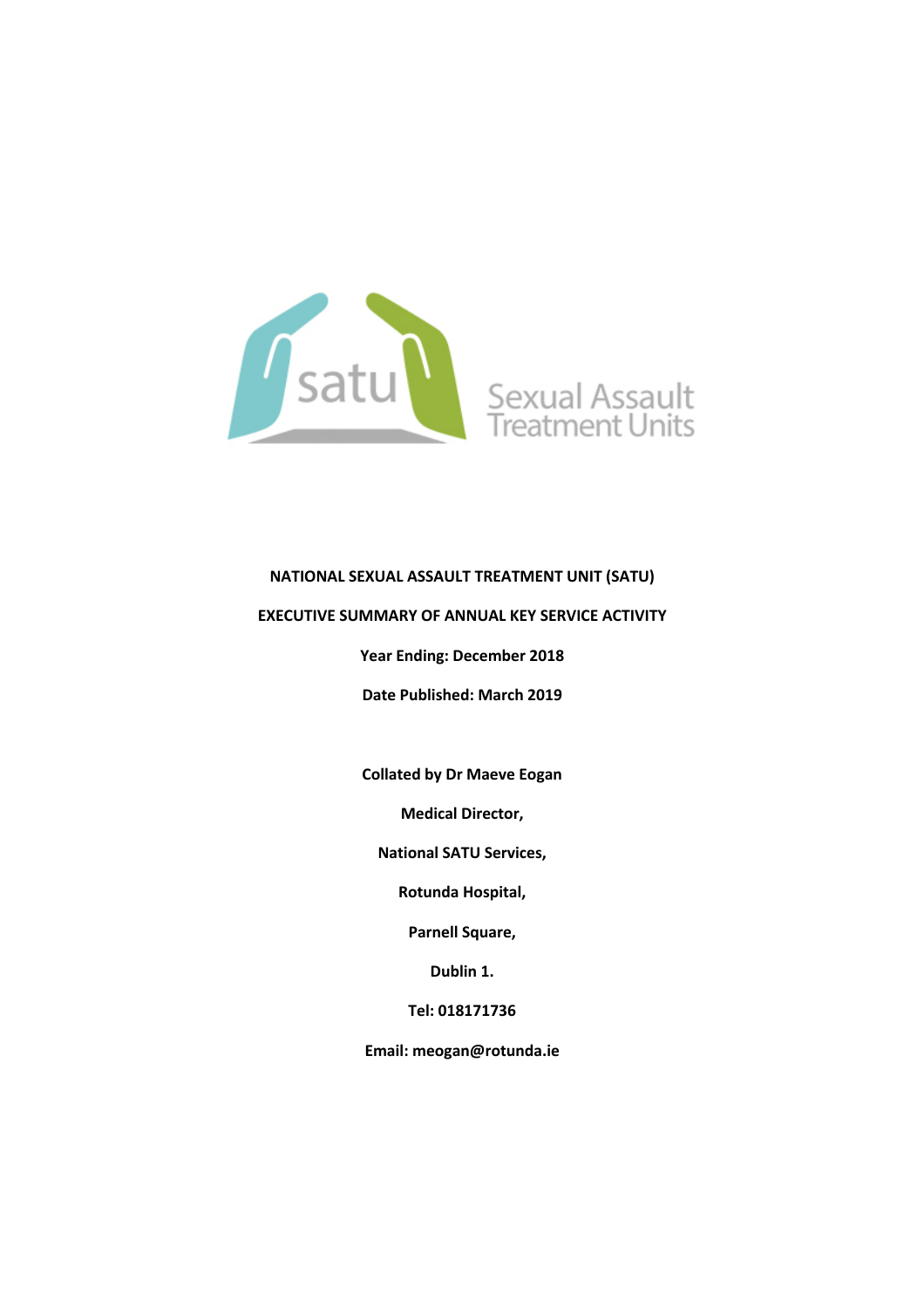### **Contents**

| Introduction                                     | 3  |
|--------------------------------------------------|----|
| <b>Operational Definitions and Abbreviations</b> |    |
| Numbers attending each SATU (2018)               | 8  |
| <b>Key Service Activity</b>                      | 9  |
| Updates from Individual SATUs                    | 11 |
| Appendix – update from Midwest SATU (Limerick)   | 16 |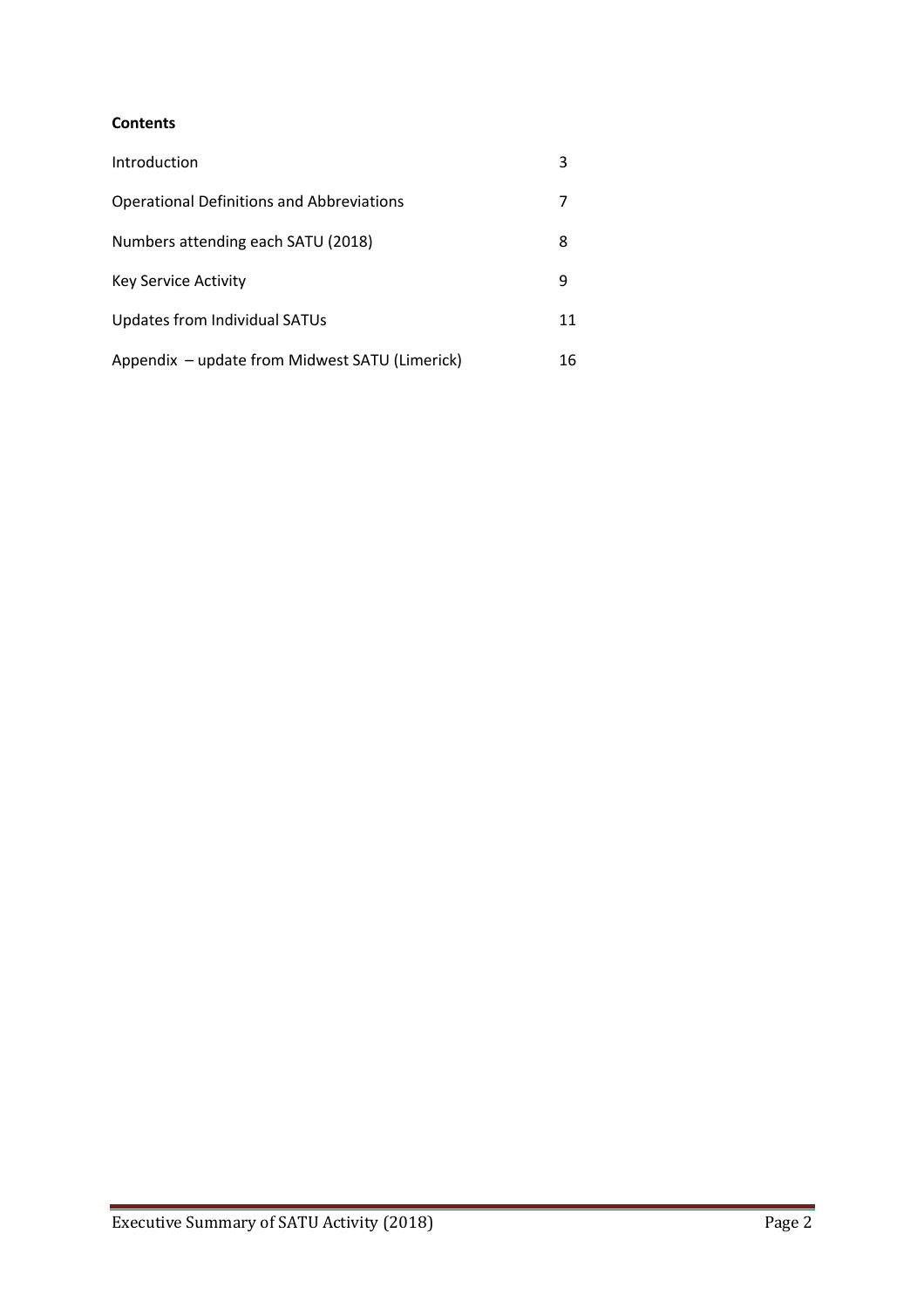#### **Introduction**

The six Sexual Assault Treatment Units (SATUs) in Ireland provide clinical, forensic and supportive care for those who have experienced sexual violence. These units are located in Dublin, Cork, Waterford, Mullingar, Galway and Letterkenny and, in 2018, these units provided care for 941 men and women who disclosed rape or sexual assault. An additional 36 people were cared for in the outof-hours service at University Hospital Limerick, which has a slightly different structure and funding stream.

For the fourth consecutive year, the numbers of patients attending SATUs has increased; this year's figures represent a further increase of just under 10%. The counties most frequently represented in the figures are counties in which there is a SATU, we need to ensure equitable awareness of and access to the service regardless of where or to whom a person reports an incident. While it is important not to over interpret small changes year on year, it is vital that we continue to collate these figures in order to identify trends and adapt our services appropriately to ensure that we remain responsive to patients' needs.

With that in mind, we welcome the commitment of the Department of Health and Minister Simon Harris who undertook a short review of SATU services, commencing in Autumn 2018. This review focussed on the unpredictable demand for this relatively low volume service and the review team consulted a large number of stakeholders to identify potential solutions to identified staffing & service gaps. This review will soon publish a report & implementation plan and we welcome the opportunity to implement their funded recommendations. It has been a pleasure to be involved in such a solution focussed project – and if these solutions are delivered as efficiently as the project, 2019 will be a fabulous year for all involved in provision of SATU care!

This year's interagency study day for those involved in SATU care provision took place at the Pillar Room of the Rotunda Hospital, and coincided with the launch of the 4<sup>th</sup> Edition of the Interagency Guidelines of the Sexual Assault Response Team. This was the 10<sup>th</sup> annual study day, and it continues to provide us with an excellent opportunity to remain updated on developments in all aspects of the interagency service. This year we were delighted to welcome Maeve Lewis from 1 in 4 who enlightened us on The Phoenix Programme & interventions for families and perpetrators of sexual violence. We were also very humbled to hear from Aoife Ni Mhurcu – a Sexual Violence Programme Implementer with Medecins Sans Frontier - who described her experiences in working in areas of conflict. Dr Brian Gibson from FSI addressed the issue of Drug Facilitated Sexual Crime and there was an excellent discussion on future research questions which could inform the care we provide in SATUs. Funding for this study day came from HSE, Tusla and An Garda Síochána, through their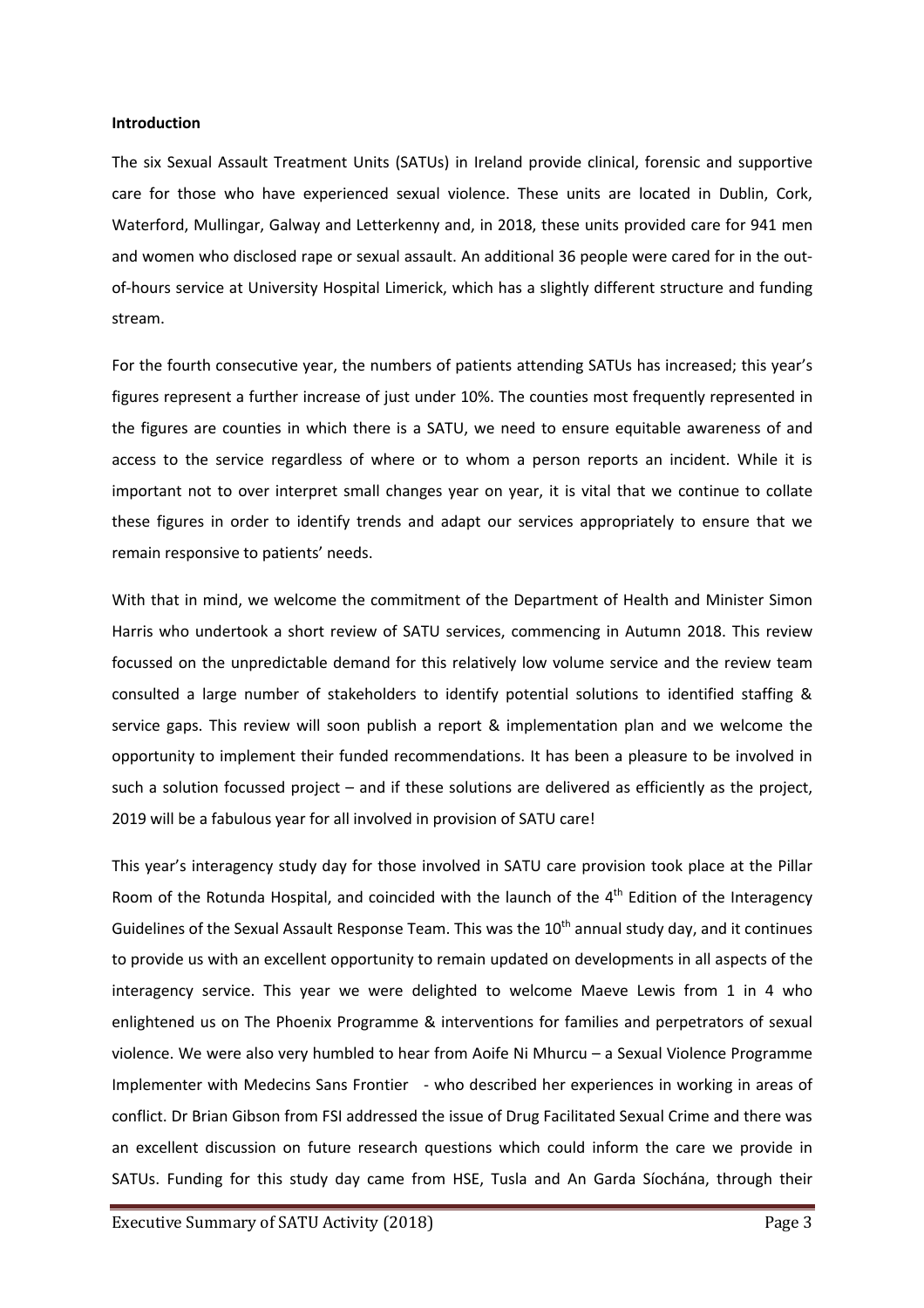funding of the 4<sup>th</sup> Edition of the Guidelines. The day afforded dissemination of multiagency updates on the recommendations for care and, as usual, provided plenty of opportunities for interagency networking to drive quality patient care & service improvements – always a really valuable component of this annual date in our calendars. We continue to lobby the HSE and all agencies involved in service provision to provide a defined training budget annually to ensure sustained provision of interagency training.

In terms of service provision we continue to offer three streams of care for survivors of sexual violence. These include forensic examination following reporting to An Garda Síochána, health assessment and care without reporting to An Garda Síochána and health care & forensic examination with safe storage of evidence providing the opportunity for subsequent reporting. About 10% of patients chose this storage of evidence option in 2018, and a number subsequently reported the incident to An Garda Síochána. We acknowledge the ongoing support from COSC and the Department of Justice in funding the freezers in which we securely store this evidence; it has been a very valuable initiative in terms of responding to patient choice, and providing an opportunity to increase reporting rates after an incident of sexual violence.

We continue to produce 'The SAFE Way' – an e-newsletter for those involved in delivering the SATU service. This includes features on a variety of SATU developments and events, as well as relevant articles, links and reviews. It provides the SATU services and partner agencies with a forum for disseminating information and remaining updated. Unfortunately (for us!) our esteemed colleague Deborah Marshall from the SATU in Mullingar has moved on to pastures greener. Debbie coordinated production and dissemination of the SAFEWay for the past few years and her successor has a hard act to follow.

In 2018 Finola Tobin from the Cork SATU retired. Finola gave many years of committed service to SATU, initially as nurse manager and, for the past 10 years, as CNS and we wish her many years of good health and happiness in her retirement. Another major supporter of SATU services also retired in 2018, Dr Mary Holohan, Obstetrician and Gynaecologist from the Rotunda had her last clinical working day in December 2018. Mary was medical director of the Rotunda service for many years until 2009, and as well as providing innumerable hours of clinical service, was instrumental in establishing the SATU national network and guidelines, progressing the role of forensic nursing as a specialty and contributing to many local, national and international developments in forensic gynaecology. Her legacy to the SATU service is immense, and I personally will miss her wise counsel and support.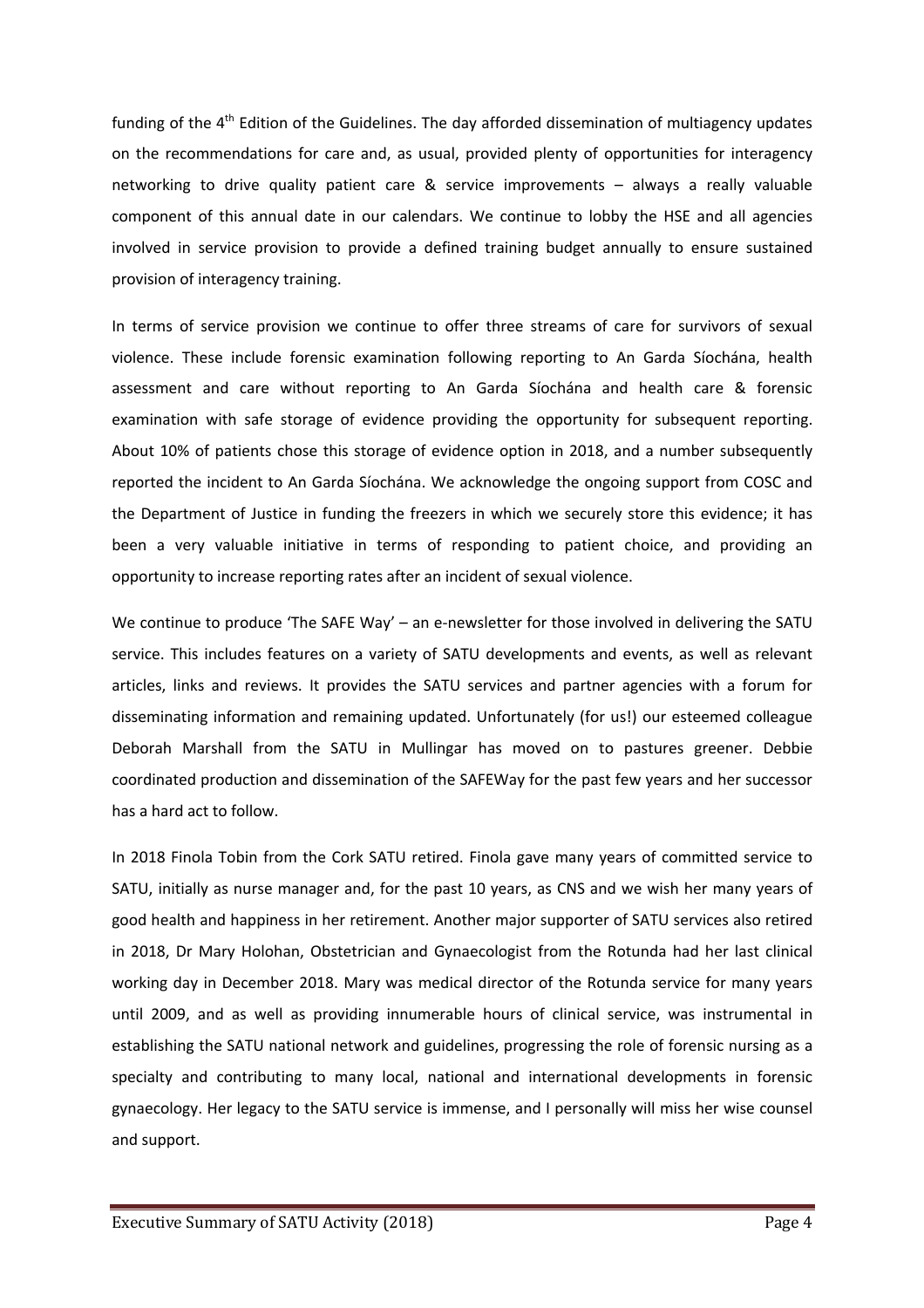However despite all our 'Goodbyes', 2018 also brought a few 'Hellos'! In September 2018 we were delighted to welcome our new colleagues undertaking the Postgraduate Diploma in Nursing (Sexual Assault Forensic Examination). Each SATU has at least one trainee on this course and we look forward to the contribution these colleagues will make to adult and paediatric services in the future. Many thanks to all SATUs for the training opportunities they are providing, as well as to colleagues in allied clinical areas, affiliated agencies and RCSI who are supporting the professional development of this vital additional staffing complement.

Working in a SATU is never an 'easy option', and I thank each and every member of each SATU team who provide high quality care at a time of immense crisis. Additionally, it must be emphasised that this report of key service activity is only possible because of the commitment to collation and inputting of relevant data into the database to ensure accurate presentation of service activities and key performance indicators. This year, the anonymised data on 83% of attendances were inputted within 10 days of the first visit, ensuring availability of accurate data promptly. Particular thanks is due to Connie McGilloway, CNS in the Donegal SATU, who has been the clinical lead on the database project from its inception and continues to provide a clinical interface between the SATUs and the project team to ensure that IT problems & challenges are identified and resolved promptly. Her assistance with preparation & review of these summary metrics is also greatly appreciated.

However, please remember that this document is only providing an executive summary of SATU activity and further information on metrics from specific units can be obtained directly from the individual SATUs.

As usual, I would like to thank a number of key personnel within the Health Service Executive, including Patrick Glackin from Nursing and Midwifery Planning and Development, and Gerry O'Dwyer from the South / South West Hospital Group. Their commitment to SATU services despite multiple demands on their time and resources is greatly appreciated. We also would be nowhere without our collaborators and colleagues in the hospitals and health care environments in which we are based. When compared with emergency departments and labour wards, we see a small number of patients, so our value in the hierarchy of service provision is not evident to all. We frequently say that our absence would be noted more than our presence, and I acknowledge the support we receive from Masters, Clinical Directors, Directors of Midwifery/Nursing and hospital & network managers who advocate for us despite frequent, competing and important demands on their valuable resources.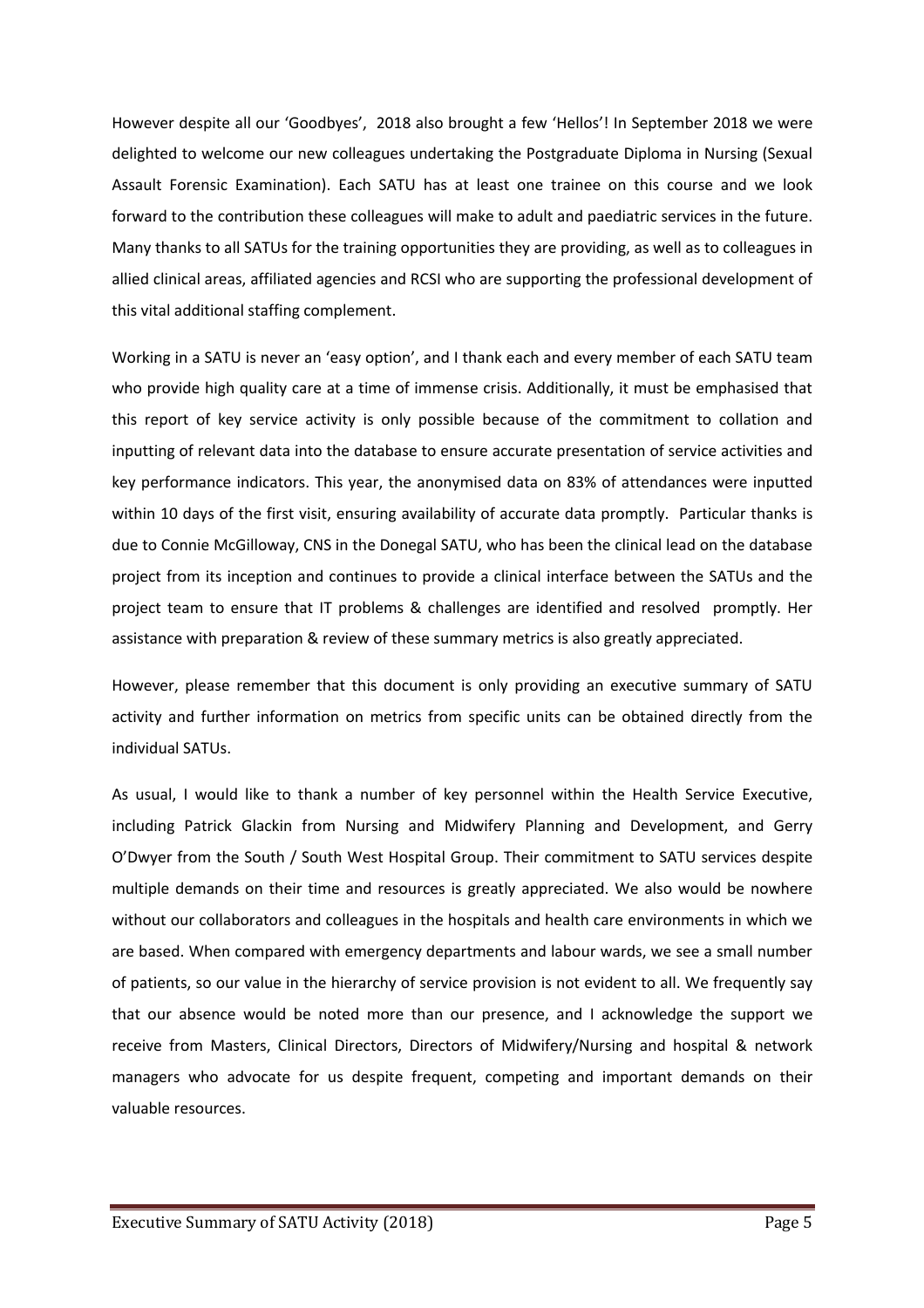Finally, it is important to acknowledge the men and women who attend SATUs around the country. Nobody ever 'wants 'to attend a SATU and we never cease to be amazed by the strength that our service users display, despite the enormity and unexpected nature of the events they have experienced. We really value the online and paper feedback that our patients provide; in order to critically appraise our service through the lens of a service user. This underpins continuous quality improvement, and is really valuable in informing ongoing staffing and infrastructural developments.

Please contact me directly, or via satu@rotunda.ie, if you have any questions or comments on this Executive Summary of Key Service Activity.

 $\omega_{\!\chi}$ .

Dr Maeve Eogan Medical Director of SATU (Rotunda) and National SATU Services

meogan@rotunda.ie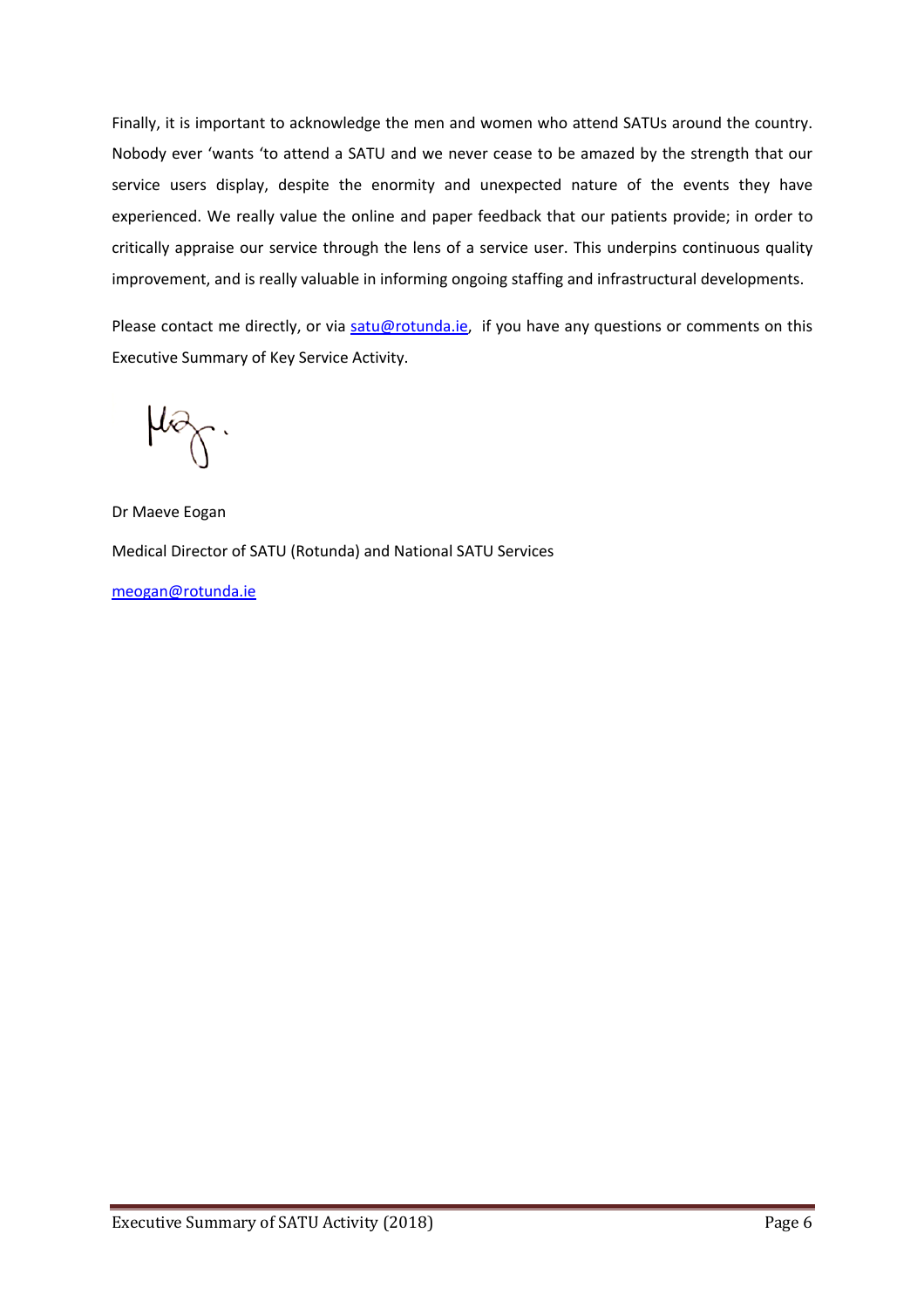### **Operational definitions for the purpose of this report:**

**Recent incident:** Where the incident happened < 7 days

**Acute cases:** Where the incident happened < 72 hours

**Support Worker:** A rape crisis centre volunteer or staff person trained and available to provide advocacy and support to a sexual violence victim/survivor in a Sexual Assault Treatment Unit.

**Stranger:** someone who the person did not know **Intimate Partner:** a husband/wife, boyfriend/girlfriend or lover **Ex-intimate Partner:** an ex-husband/wife, ex-boyfriend/girlfriend or ex-lover **Multiple assailants:** Two or more assailants

#### **Abbreviations**

**CN/MS (SAFE):** Clinical Nurse/Midwife Specialist (Sexual Assault Forensic Examination)

- **CN/MM:** Clinical Nurse/Midwife Manager
- **EC:** Emergency contraception
- **ED:** Emergency Department
- **HIV:** Human Immunodeficiency Virus
- **PEP:** Post exposure prophylaxis
- **RCC:** Rape Crisis Centre
- **SATU:** Sexual Assault Treatment Unit
- **STI:** Sexually Transmitted Infections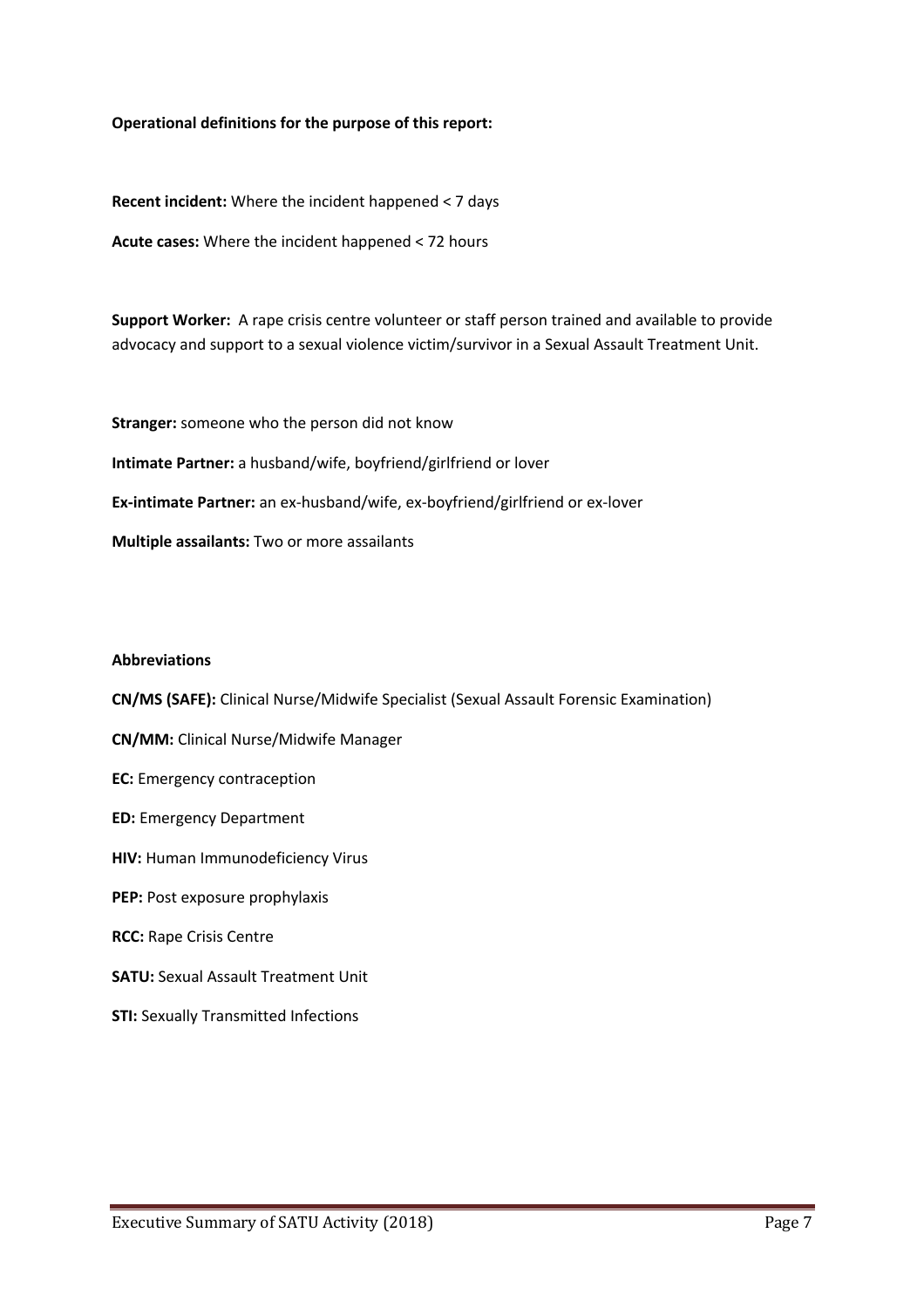# **Attendances in each SATU 2018**

| <b>SATU</b>                            | <b>Number</b>                  | Percentage |
|----------------------------------------|--------------------------------|------------|
| <b>Dublin (Rotunda Hospital)</b>       | 319                            | 34%        |
| <b>Mullingar (Midlands Regional</b>    | 203                            | 22%        |
| Hospital)                              |                                |            |
| Cork (South Infirmary/Victoria         | 165                            | 18%        |
| <b>University Hospital)</b>            |                                |            |
| <b>Galway University Hospital -</b>    | 97 (Not inclusive of those who | 10%        |
| (Hazelwood House, Parkmore Rd)         | attended CASATs)               |            |
| <b>Letterkenny University Hospital</b> | 84                             | 9%         |
| (NoWDOC Premises, Oldtown)             |                                |            |
| <b>Waterford University Hospital</b>   | 73                             | 8%         |
|                                        | 941                            | 100%       |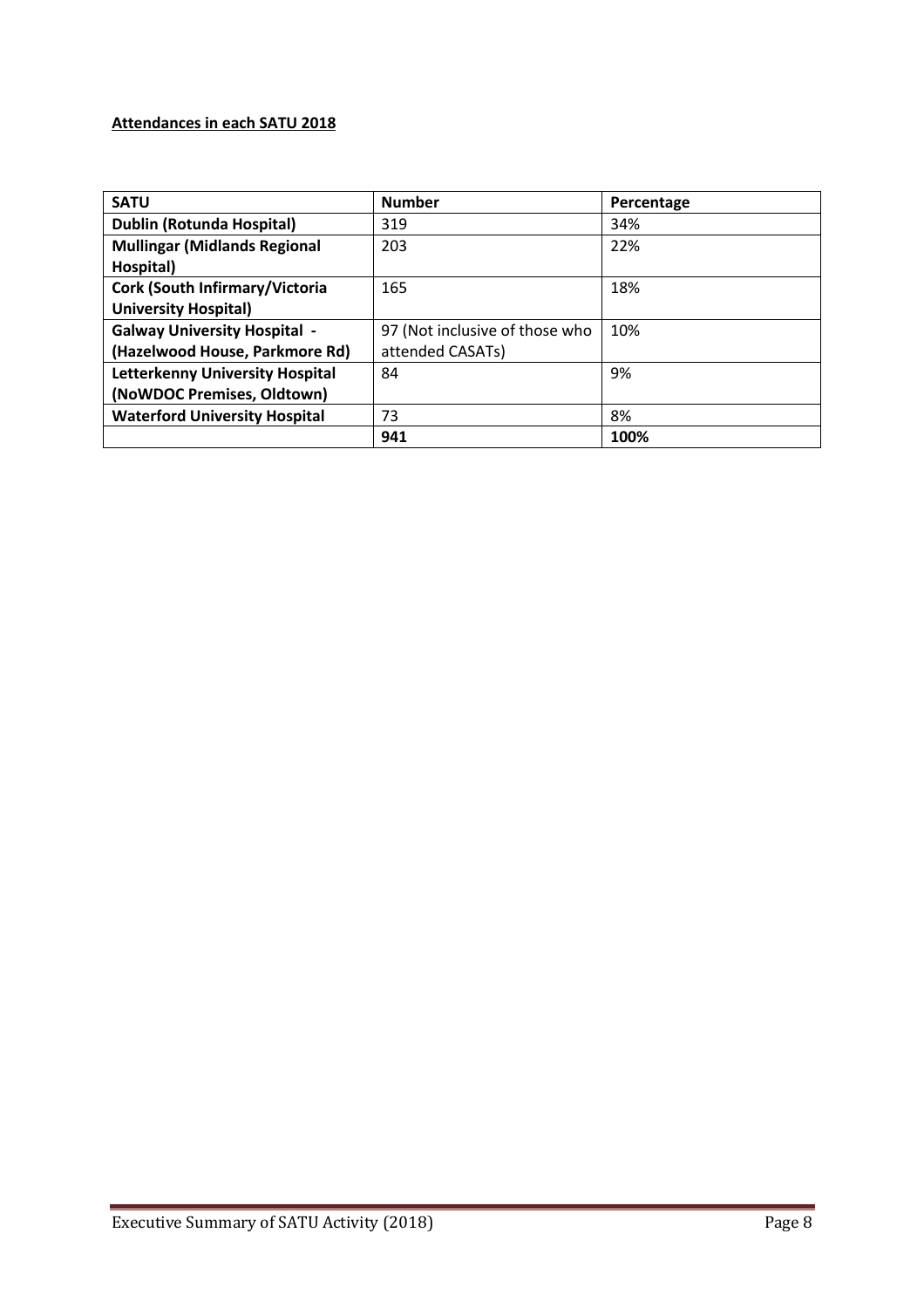### **Key Service Activity in Sexual Assault Treatment Units 2018**

### **Attendance**

- There were 941 attendances at the 6 SATUs in the Republic of Ireland in 2018, an increase of just over 8% from 2017 (when 865 patients attended), and an increase of 44% from 2009 – the first year in which we recorded national metrics.
- 854 (91%) of incidents occurred in the Republic of Ireland.
- 81% met with a psychological support worker at the time of their SATU attendance
- 90% of patients were seen within 3 hours of a request for forensic clinical examination.

## **Time of Day the Incident Occurred**

- 752 (80%) of incidents occurred between the hours of 2000 0759hrs, and 289 (31%) of attendances happened between those hours - underpinning the need for a round the clock service.
- Sunday was the busiest day of the week and June was the busiest month of the year.

# **Type of Alleged Sexual Crime**

- 78% of patients reported recent sexual assaults (within 7 days).
- 865 (92%) cases involved a single assailant.
- 471 (50%) described the perpetrator as a 'stranger' or 'recent acquaintance' while 116 (12%) identified them as an 'intimate (or ex-intimate) partner' or family member.
- 854 (91%) of incidents occurred in Ireland, incidents occurred in 27 counties and 20 other countries.
- 149 (16%) patients were unsure if a sexual assault had occurred.

### **Gender, Age Profile, Referral Source**

- 889 (94%) of patients were women, 780 (83%) were Irish.
- 282 (30%) were employed and 362 (38%) were school or college students.
- The mean age of patients was 27 years, with the age of people attending ranging from less than 14 years (20 people, 2%) to over 70 years (5 people,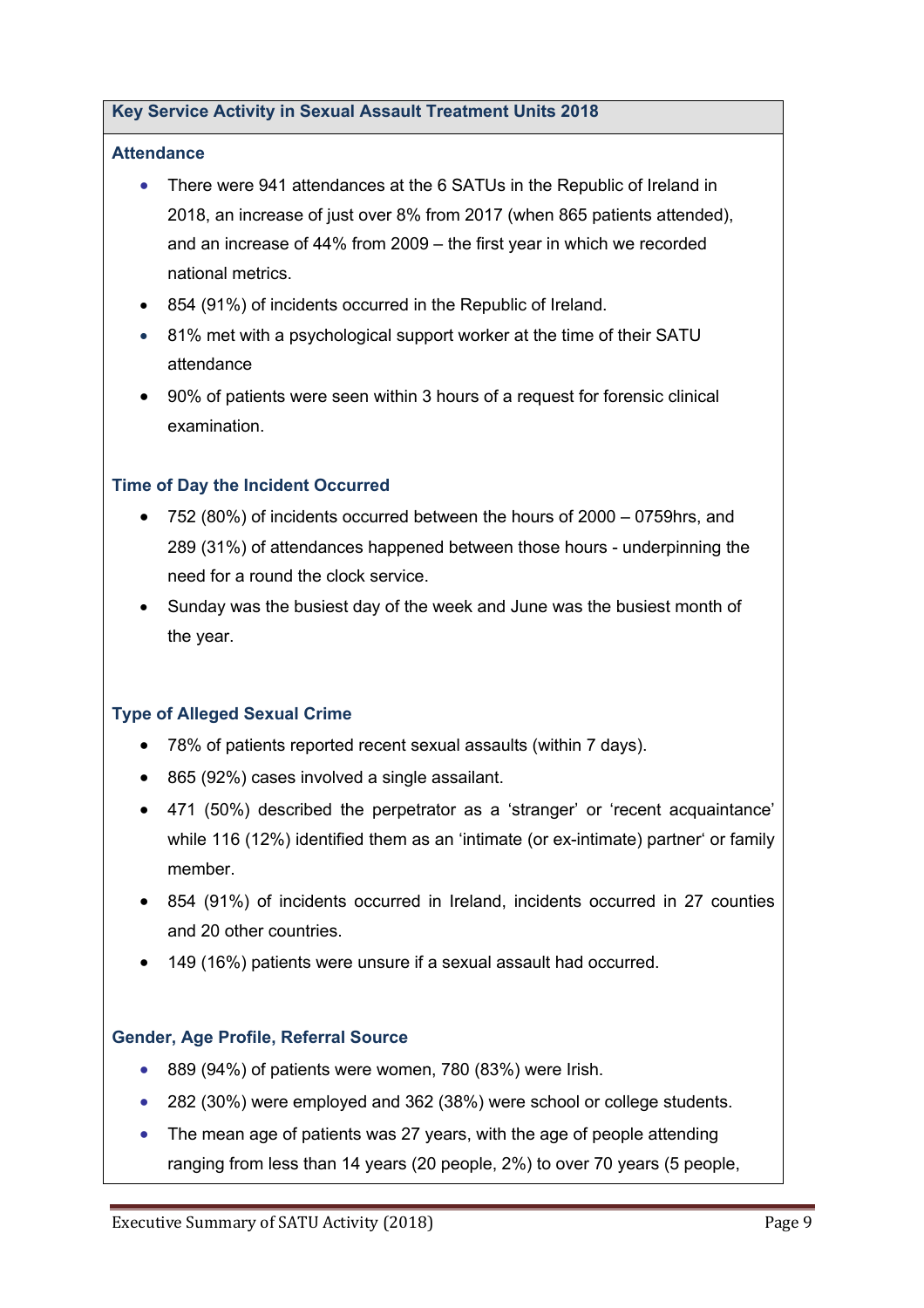$\overline{1\%}$ ).

• 567 (60%) cases were referred to the SATU by An Garda Síochána.

# **Patients Reporting the incident to An Garda Síochána / Interval from Incident till SATU**

- 586 (62%) patients reported the incident to An Garda Síochána
- 362 of these (62%) attended SATU within 24 hours of the incident, and 551 (94%) attended within 7 days.
- 93 (10%) patients opted to securely store their forensic evidence in SATU to give them an option to report the incident, and have this forensic evidence released, over the following 12 months.

# **Alcohol and Drug Use**

- When recorded, 410 (44%) had consumed more than 6 standard drinks in the 24 hours prior to the incident, 213 (23%) had not had any alcohol.
- 122 (13%) patients were concerned that drugs had been used to facilitate sexual assault

# **Pregnancy and Sexually Transmitted Infection (STI) Prophylaxis**

- 663 women presented within 120hrs, 376 of these received emergency contraception (EC). EC was not indicated in 287 presentations for a range of reasons.
- All units now offer Chlamydia prophylaxis, Hepatitis B vaccination and risk assessment for HIV postexposure prophylaxis (PEPSE) at time of SATU attendance. 618 (66%) received Chlamydia prophylaxis, 495 (53%) commenced a Hepatitis B immunisation programme and 58 (6%) patients started postexposure prophylaxis for HIV.

# **STI screening**

- 697 (74%) either had a STI screen at their first attendance or were offered an appointment for STI follow up.
- 313 (55%) of those given a follow-up appointment) attended for follow-up STI screening. This low rate of return underpins the importance of offering prophylaxis at the time of initial attendance to reduce the long term health effects of sexual violence.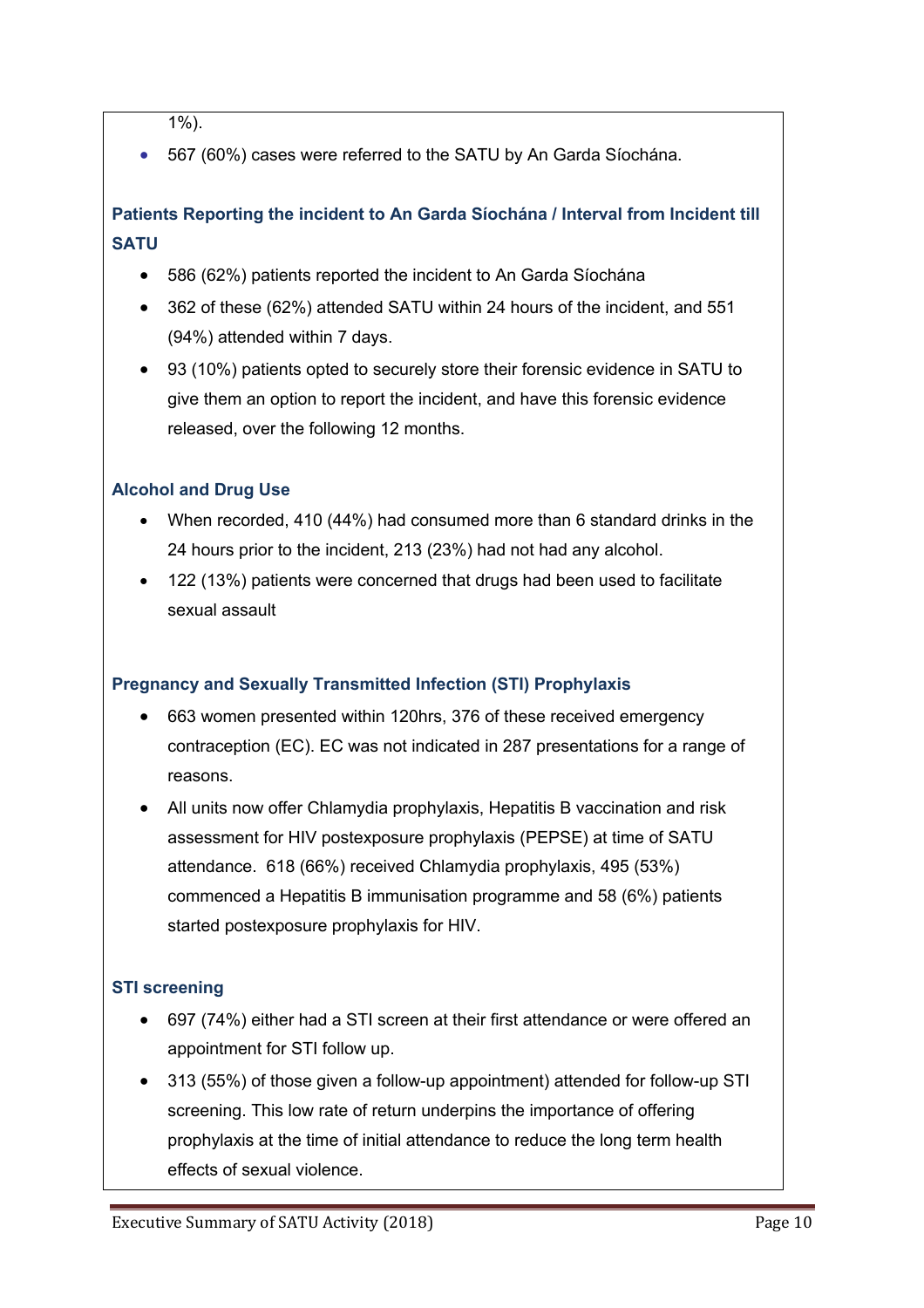### **Rotunda (Dr Maeve Eogan, Medical Director)**

319 patients attended the Rotunda SATU in 2018, a year that unfortunately continued to provide staffing challenges. However, we are delighted to welcome Naomi Finnegan, Christine Murphy & Kate O'Halloran who have commenced training as CNS SAFE. Additionally, a number of our obstetric and gynaecology doctors in training committed to training in SATU care and some of them now provide clinical and forensic care on our on-call rota. Sincere thanks to Cathy Montieth, Daniel Kane, Niamh Murphy and Jill Mitchell for their exemplary care. Haroon Khan and Killian Bates, forensic examiners who worked with us for many years in the Rotunda SATU, reduced their on call commitment in 2018. We acknowledge their many years of service and remind them that the door remains open for a welcome return if circumstances change! Of necessity, our staffing challenges have meant that people are going above and beyond in terms of on-call commitment, and this is greatly appreciated this year and every year.

By the same token, we sincerely acknowledge the on-call support being provided by the SATU at Midland Regional Hospital Mullingar – for days (and nights) where our staffing is insufficient to offer a round the clock service. It is always upsetting when patients have to travel further than we would wish to access SATU care, and we hope that improved staffing levels in the coming year will make that a less frequent event.

Despite these staffing issues, the team have continued to provide education and training in many areas. This included the well-established Transition Year programme, run by Deirdra Richardson, undergraduate education in UCD and a range of interagency educational collaborations with Dublin Rape Crisis, An Garda Síochána and the STI Foundation. A number of SATU medical, nursing and midwifery staff are providing training opportunities for our CNSs in training, their commitment and expertise is much appreciated.

We also welcomed our new administrative support, Moira Carberry – who is now job sharing with Rita O'Connor. We welcome her to the service and thank her for her commitment and expertise.

### **Mullingar (Nessa Gill, CNS SAFE)**

2018 was our busiest year to date with 202 new cases attending Mullingar SATU. Patient referrals were received from 19 counties with 49 patients coming from Dublin. The large number of counties is reflective of the geographical position of SATU Mullingar and the ease of access. Patient referral numbers reflect the bidirectional referral pathway between the units in the Rotunda and Mullingar and the staffing issues that exist in both our units in 2018.

During the year the number of forensic clinical examiners reduced from five to three. Despite the reduced staff numbers SATU Mullingar, for the most part, maintained a 24/7 rota. We welcomed additional support nurses including Melanie Maloney, Edel Shannon, Shirley Martin and Patricia Kenny. Dr Charlotte Coyle also joined our team as a Forensic Examiner. We also welcomed the recruitment of Catherine Marsh who commenced her CNS SAFE training in September and we look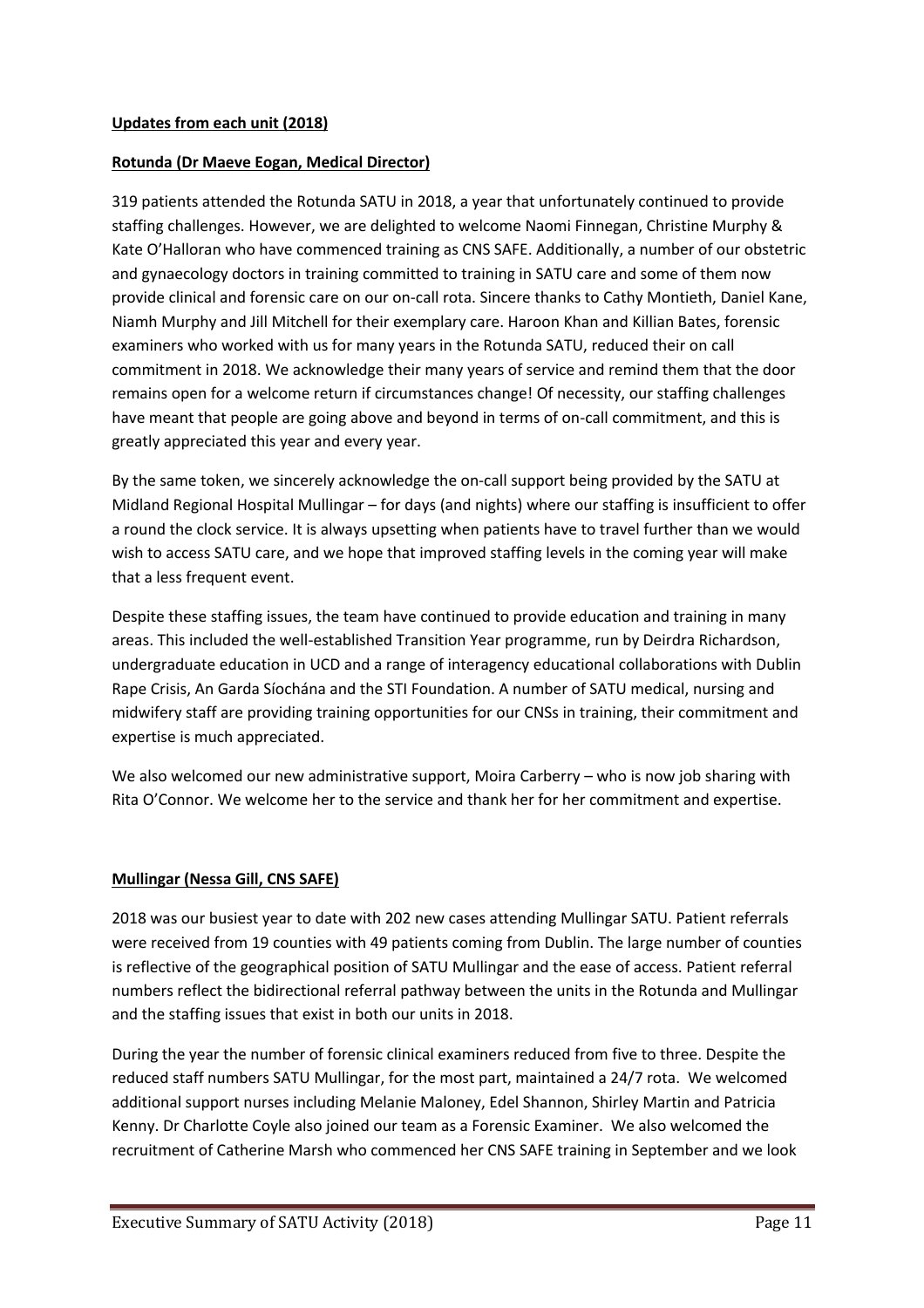forward to working with her in SATU. The new people joining our team have injected new energy and vibrancy to SATU Mullingar and we look forward to working together.

Attendance at local and national peers review by forensic clinical examiners continued throughout 2018. Deborah Marshall represented Mullingar SATU on the National SATU Guidelines group and the National SATU Documentation group. Deborah Marshall also co-edited the National SAFEWAY Magazine most ably. Nessa Gill was a member of the steering group for a TUSLA Needs Analysis Program looking at Sexual Violence in the Midlands Area. It is envisaged that this project will lead to service improvement for those people who experience sexual violence.

Deborah Marshall, as the only Registered Advanced Nurse Practitioner SAFE and Sexual Health in Ireland, was a member of the core project group for the National Review of SATU services and we eagerly await the recommendations of this review.

Both Deborah Marshall and Nessa Gill continue to provide education and training to Schools, Colleges and other institutions. Nessa Gill undertook training in Domestic Sexual and Gender Based Violence and has utilised this to further develop SATU services.

We would like to thank the team in SATU Mullingar whose care and commitment to our patients and to each other ensures that an excellent service continues to grow despite the challenges faced.

## **Cork (Margo Noonan, CNS SAFE)**

In 2018 165 new cases attended the Cork SATU and we commend all our clients for their bravery in disclosing what has happened to them and thank you to the staff in SATU who go above and beyond to ensure that the service is available 24/7 throughout the year.

2018 brought many changes to the Cork SATU with the most notable being the retirement of Ms. Finola Tobin, CNS SAFE. Finola has developed the service since its very first days and we thank her for her commitment to victims of sexual assault throughout the years. Everyone involved here in the Cork SATU wishes Finola a healthy, happy and lengthy retirement. We also said goodbye to two long serving members of the on call SATU team, Dr.Mehboob Kukaswadia and Ms. Lydia Kukaswadia, RGN. Their flexibility and commitment to the service will be missed and we wish them all the best going forward. Along with the goodbyes we had some hellos. We welcomed Ms. Susan Coleman, RGN and Ms. Frankie O'Keefe RGN to our unit and also welcomed Ms. Louise Tiernan and Ms. Sinead Maher as they commenced their CNS SAFE training. We anticipate more exciting times ahead with the introduction of this new dynamic team.

The CNS SAFE continues to provide education and training to schools, universities and other institutions as requested with a large increase in the number of the schools requesting this education. In October Margo Noonan, CNS SAFE had the opportunity to attend the International Association of Forensic Nurses conference in Reno, Nevada which afforded many learning and knowledge sharing opportunities. The highlight of the trip was getting to spend time at the local child advocacy centre which highlighted the need to develop services for children in our community.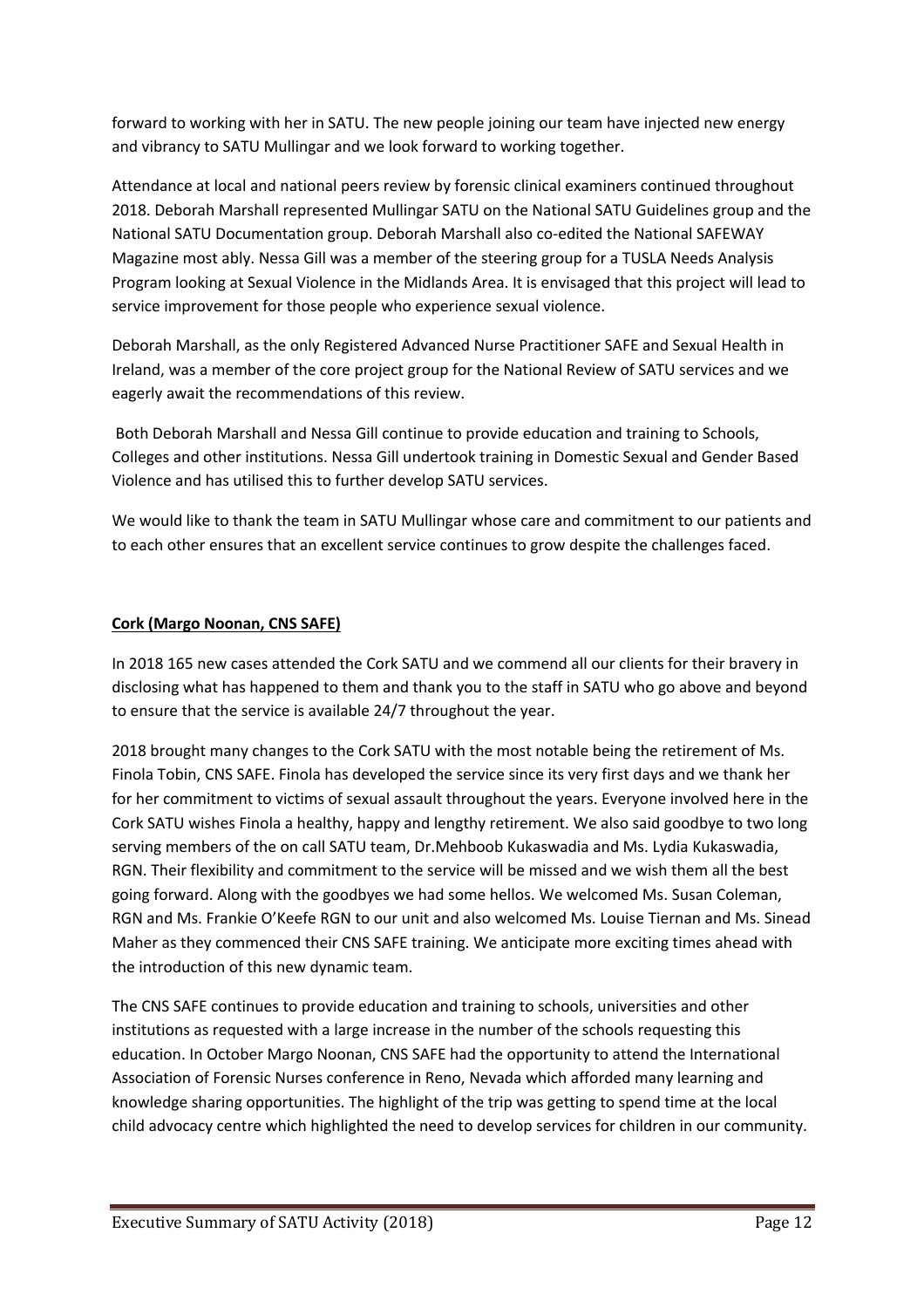The SATU also worked closely with TUSLA throughout the year to complete a Needs Analysis Project of all sexual violence and domestic violence services in the Cork area. This has led to many improvements of services for victims of sexual assault and the work to complete the recommendations will continue throughout 2019.

## **Galway (Dr Andrea Holmes, Medical Director)**

Galway SATU saw 97 and CASATS 76 new patients in 2018. This brings our total figures, since opening in 2009 and being joined by CASATS in 2011, to more than 1,100 new attendances. In May, we were honoured with a visit by Dr Maud de Boer Buquicchio, United Nations Special Rapporteur on the Sale and Sexual Exploitation of Children, who visited the unit and met with front line staff. Dr de Boer Buquicchio had warm words of encouragement and support for the work that we do.

Sadly, in 2018 we said goodbye to Ms Clare Mahon, our stellar CNS (SAFE), who moved to the UK where she is now practicing as a Forensic Nurse Examiner. Clare has been back to visit several times and spoke at the National SATU Study Day in October comparing her work in each jurisdiction.

Ms Carrie Kirby joined the team here as staff nurse and is greatly contributing to the day to day clinical management of the service and acting as linchpin in patient care in the absence of a CNS. Four new CNS (SAFE) candidates began training to work in Galway; Ms Susan Hogan, Ms Mary Mahony, Ms Cathy Shortt and Ms Cathy Bergin. "The Cathys" will receive further training once qualified as CNS (SAFE) to become Ireland's first paediatric Forensic Nurse Examiners, a major step forward in providing acute forensic care to all age groups.

Also in 2018, Galway SATU/CASATS was chosen as pilot site for Ireland's first Barnahus, a European initiative to integrate medical, social, therapy and Garda services for children under 18 in a "onestop-shop". This multi-agency (HSE, Tusla, an Garda Síochána) collaboration will be operational in 2019 at the Parkmore site.

# **Donegal (Connie McGilloway and Bridin Bell, CNS SAFE)**

84 patients attended the Donegal SATU in 2018; an 83% increase in patient attendances in two years. This 24-hour service continues to be staffed by two CNS Forensic Clinical Examiners, who in addition to providing all clinical and forensic care on the on-call rota, manage the ongoing clinical and operational needs of the service. Furthermore, collaboration and interagency working is a key feature of the work carried out in the Donegal SATU and both CNSs continued to provide extensive education and risk reduction programmes throughout the northwest and border counties in collaboration with our colleagues from An Garda Síochána and the Donegal Rape Crisis Centre. Training and education programmes include post-primary schools' programmes, undergraduate training in Letterkenny Institute of technology (IT) and Sligo IT as well as postgraduate training for a diversity of healthcare professionals, teachers, social workers and Gardaí.

With the increase in service demands we welcomed the approval of an additional nurse to participate in the CNS SAFE training programme in September 2018 but unfortunately due to other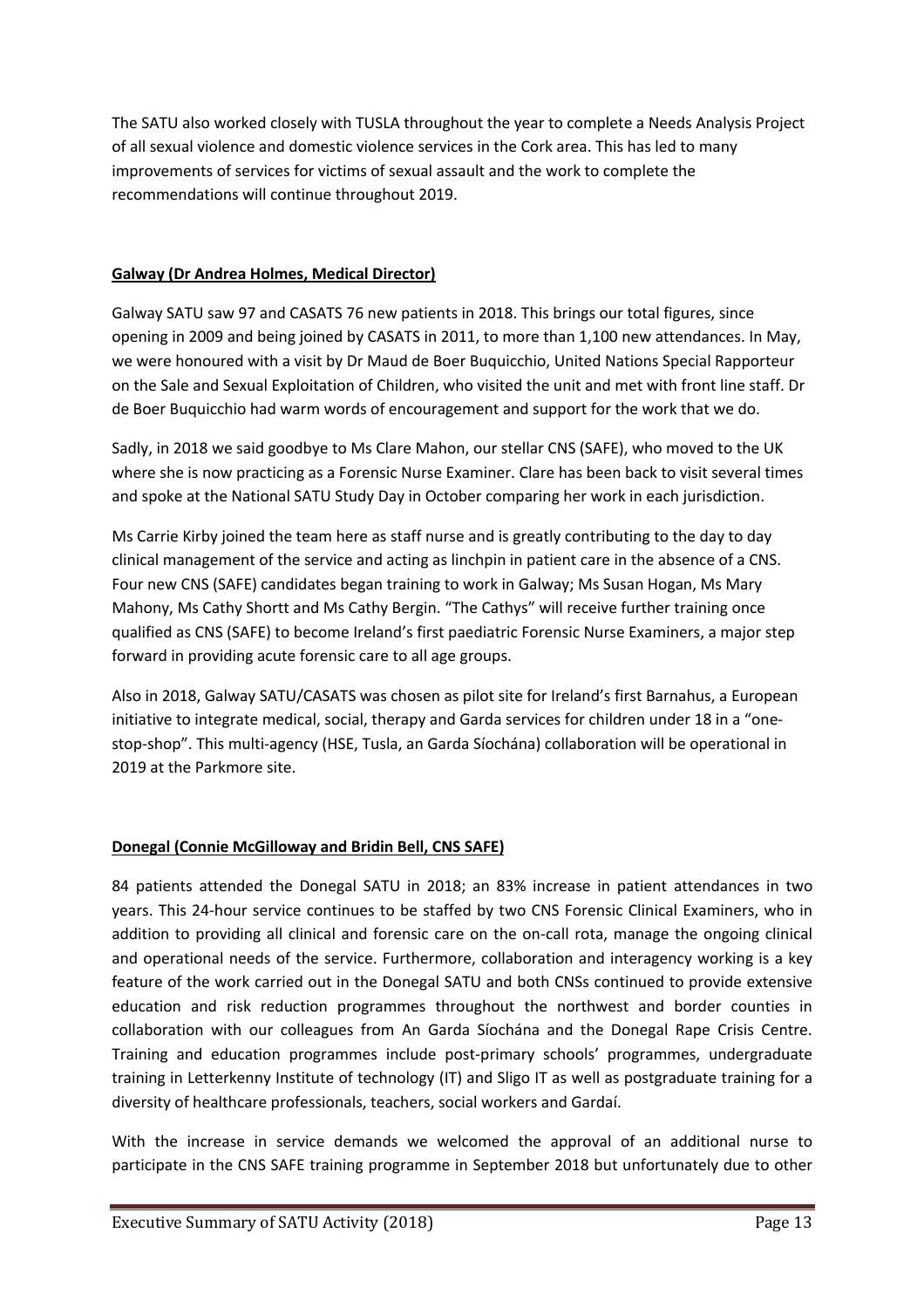commitments the candidate was unable to continue the course. It is however anticipated that approval will be provided for a candidate to commence the one-year CNS SAFE programme in September 2019. We also welcomed the approval of an Advanced Nurse Practitioner candidacy. This was a positive development not only for the Donegal SATU as a nurse-led service but also for the wider national SATU service, indicating a commitment to the continued professional development of nurses working in this arena. Although the position was not advertised by the end of 2018 it is anticipated that this position will be advertised in 2019. In addition, an increased number of on-call SATU Support Staff were recruited and trained, supporting the 24/7 on-call rota. Although funding was only approved for SATU Support staff between the hours of 06:00hrs and 00:00hrs; the goodwill, commitment and dedication of this team ensured that the unit provided 24/7 access and care to patients requiring our service.

Despite staffing challenges the two CNSs continued to develop the service. An additional SART Liaison group was established in Sligo earlier in the year to consolidate inter-agency collaboration throughout the northwest and improve patient access to SATU services. Representation from a wide range of agencies including An Garda Síochána, Sligo Rape Crisis Centre, Sligo Domestic Violence Service, Tusla, Sligo University Hospital and Sligo IT are active members of the group. In addition, the outreach programme now established in a specified clinical room in the Donegal Hospital in south Donegal has improved access to follow-up care for patients from Sligo/Leitrim and south Donegal.

Since 2010 the Donegal SATU has been operating out of clinical rooms kindly provided to us by the NoWDOC service. This was always a temporary arrangement and alternative accommodation has been sought for several years. In 2018 we were delighted to be involved in selecting a new site for a stand-alone unit dedicated to SATU patients only. This is a fantastic development and will create the much-needed dedicated space for our patients. We look forward to turning the key in this new premises in 2019.

# **Waterford (Sinead Boyle, CNS SAFE)**

The SATU at University Hospital Waterford saw an 11% increase in attendances when compared to 2107. There was a 60% increase in the number of patients opting for the collection and storage of evidence without immediate Reporting to An Garda Síochána.

- One GP/ Forensic examiner retired in 2018 and a new GP/ Forensic examiner commenced training in 2018.
- One new assisting nurse has commenced training.
- The second CNS post is still unfilled however a CNS candidate has commenced the higher diploma in Sexual assault/Forensic Examination.

The SATU Advisory group consisting of the following; Rape Crisis Centre Manager, Garda Liaison Officer, Clinical Nurse Specialist (SATU), Clinical Nurse Manager II (SATU), DOM (Maternity and Paediatric services) Community Paediatrician and a GP representative met three times throughout the year. Minutes of all the meetings and attendance were compiled.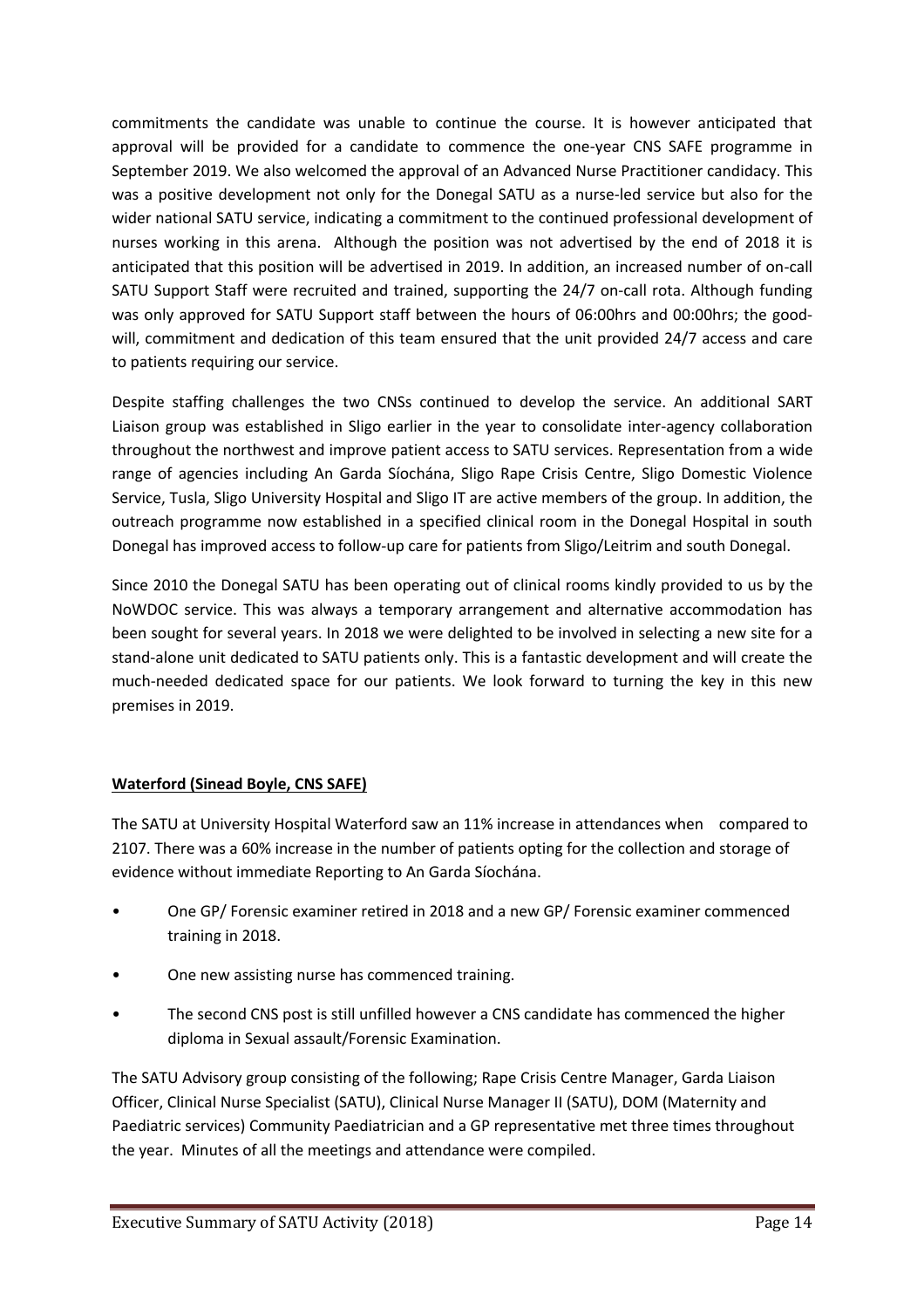In 2018 Waterford welcomed its own division of Garda protective services comprising of Two Detective Sergeants, Ten Garda Detectives and one specialist Interviewer. Relevant training in relation to SATU will be given by CNS.

SATU at UHW is now a registered clinic with Cervical Check so opportunistic smears can now be carried out when indicated.

The CNS is a member of regional social inclusion group and attended all quarterly meetings; the CNS is also a representative on the regional LGBTI steering group and attended all scheduled meetings.

- CNS attended the National SATU conference 2018.
- CNS attended peer review meetings.
- CNS attended national documentation meetings.
- CNS attended national PEP conference.
- CNS attended a Women's Aid training course.
- CNS completed training on the provision of care for clients presenting in Ireland as asylum seekers or refugees who may have been subjected to sexual violence.
- Education sessions were provided by the CNS to fourth year intern nursing students.
- A training programme for Care Doc Nurses/ telephone triage nurses has been developed by the CNS.
- CNS presented at a Rape Crisis conference in Wexford and at Care Doc quarterly meeting.
- Annual education evening was provided to all SATU nursing on call staff.
- Annual education evening was provided to all SATU forensic examiners.
- CNS and CNM2 completed Child first training.

All mandatory training and clinical safety updates attended by CNS/CNM

I wish to thank and acknowledge all the hard work and effort by everyone involved with the provision of services at the Sexual Assault Treatment Unit (SATU) UHW including Dr. Bermingham (Medical Director), Nursing Management, all the Forensic Examiners, Assisting Nurses and Support Workers from the Waterford Rape and Sexual Abuse Centre.

I wish to thank and acknowledge our colleagues in the Infectious disease departments of Cork University Hospital and The Mater Misericordiae University Hospital Dublin who are continuously flexible and compassionate when providing care to the clients we refer.

I would also like to thank the staff at SATU South Infirmary Cork for providing on call cover for us on one occasion in 2018.